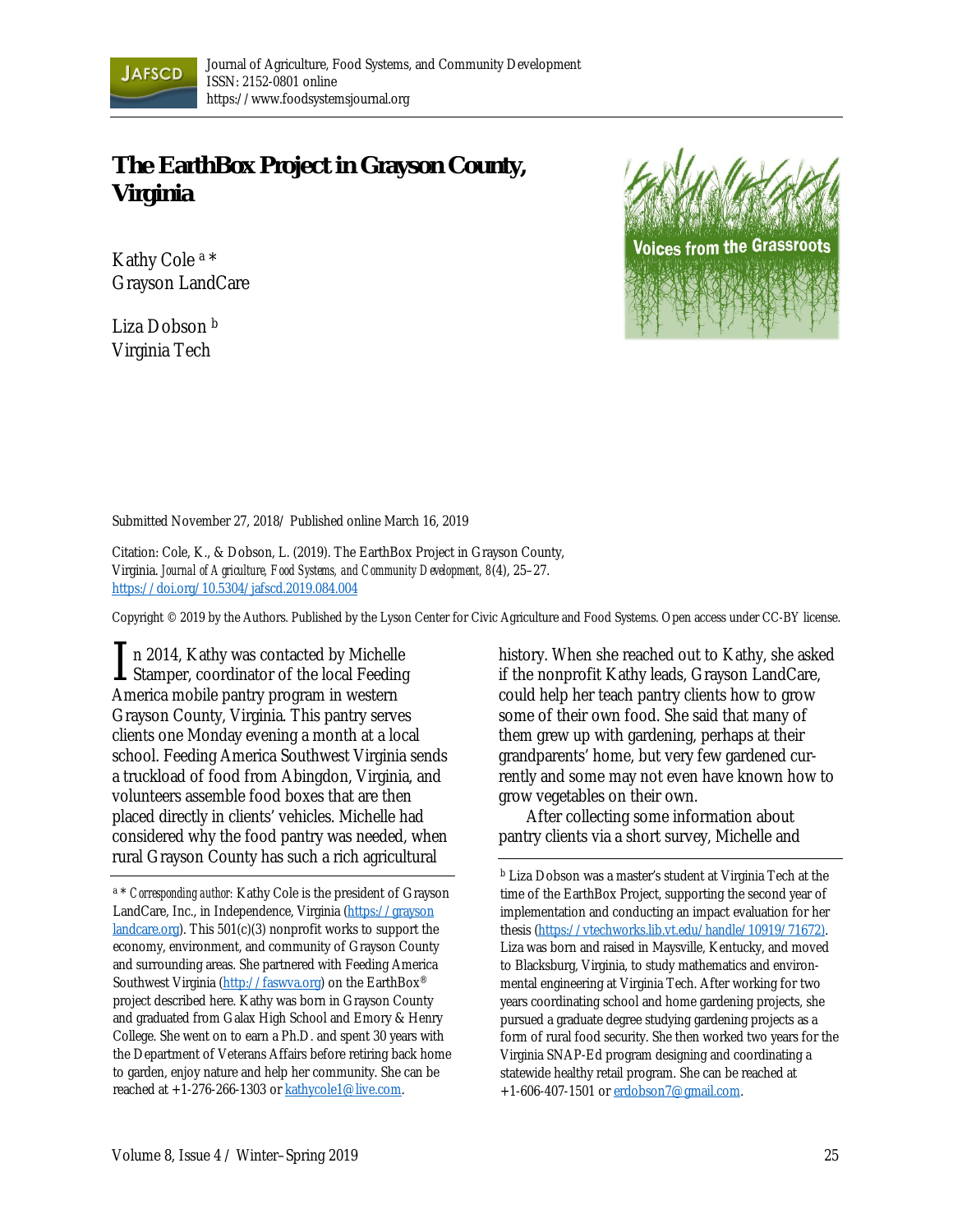Kathy discovered that many clients were elderly and probably not physically able to garden. Talking with staff at another nonprofit that had previously experimented with planting gardens for the elderly, we learned of the enormous amount of volunteer labor that was needed to construct appropriate inground gardens. Another barrier we discovered was that some recipients were renters and did not own land. Therefore, in-ground gardens would not be feasible. This led us to consider container gardens, as they could be kept on porches, steps, and even tables.

 As Michelle and Kathy were thinking about funding to start the program, Virginia Tech's Appalachian Foodshed Project sent out a request for proposals (RFP) for small food-security projects. Grayson LandCare applied and was granted a few thousand dollars to purchase containers, potting soil, fertilizer, and seeds. We decided to focus on bush green beans because they grow very well here with almost no pests or diseases. Furthermore, green beans are a common and well-liked food in our area.

 In researching container gardens for pantry clients, we found the Cadillac of garden containers, the EarthBox®. This was specifically created for

tomatoes, but being designed with deep soil, it is suitable for almost any garden crop. After the grant was awarded to our project, we called the small company that manufactures Earth-Boxes. Happily, it offered us a significant discount because of the nature of our project. With a plan for moving forward, Michelle handed out applications to pantry clients. We had resources for 50 families, and we prioritized families with children. Once the families were identified, they were invited to come to the pantry location on a

Saturday afternoon to pick up their boxes and seeds.



A client adds fertilizer to the EarthBox, which will slowly seep into the soil and fertilize it for the entire season. (Photo by Kathy Cole.)



Volunteers help Michelle's father combine the potting mix with water to refresh the EarthBoxes in 2015. (Photo by Kathy Cole.)